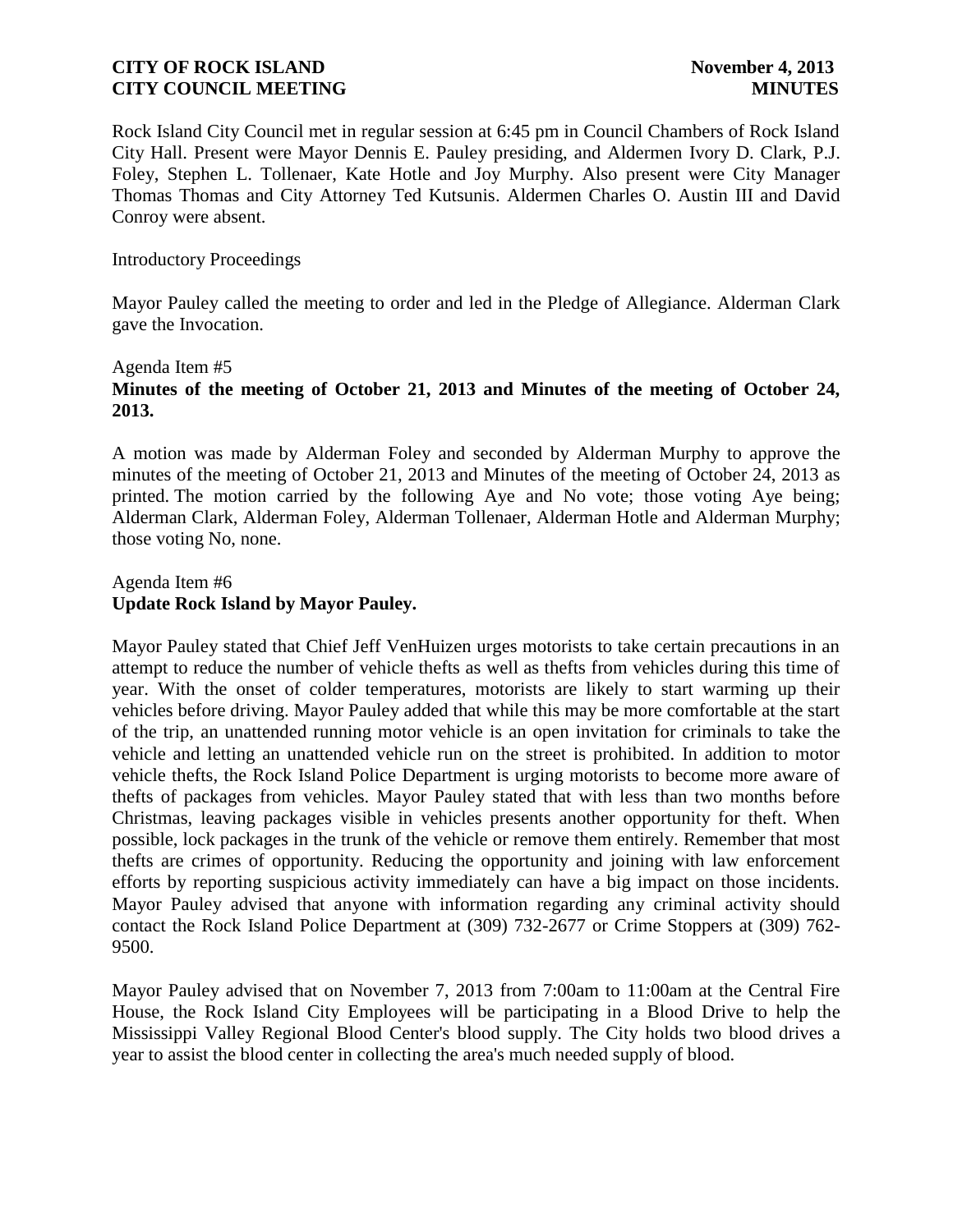Mayor Pauley stated that City of Rock Island facilities will be open on Veteran's Day, November 11, 2013. Refuse, recycling and yard waste will be collected as normal.

Mayor Pauley advised that the City of Rock Island is preparing to implement a deer management program in order to address the overpopulation of deer within City limits. The Mayor added that the deer management program will take place for the remaining 2013-2014 archery deer hunting season, as defined by the Illinois Department of Natural Resources. It was noted that a meeting will be held on Tuesday, November  $12<sup>th</sup>$  in City Hall Council Chambers at 5:30pm for hunters that want to participate in the program. Mayor Pauley pointed out that the meeting will outline the expectations, restrictions and procedures of the program in full detail, including the process for obtaining a permit. Hunters interested in the program are encouraged to attend the November 12<sup>th</sup> meeting. Mayor Pauley stated that Deer hunting will be permitted on a limited number of selected properties/sites throughout Rock Island contingent upon property owner approval. Mayor Pauley added that all hunters must obtain a City permit in order to participate. Property owners wishing to hunt or allow hunting on their property should contact the Parks and Recreation Department to provide their name and address. The Parks and Recreation Department may be contacted by phone at (309) 732-7275. Mayor Pauley commented that this program must pass at the November 11, 2013 City Council meeting before this meeting will be held.

Mayor Pauley offered that registration for the Martin Luther King Jr. Annual Children's Christmas Party will be open until Friday, December  $6<sup>th</sup>$ . Registration is open for residents of Rock Island and Milan only. Please come to the main reception desk at the Martin Luther King Jr. Community Center at  $630.9<sup>th</sup>$  Street, Rock Island to register your children ages 3-12 years. Any questions, please contact (309) 732-2999.

## Agenda Item #7

**Public Hearing on a request from Dawn Crawford and Marie Glines for an amendment to a Special Use Permit to maintain a fourth one-bedroom apartment to the previously approved three one-bedroom apartments and an existing resident custom framing business at 1808 7th Avenue.**

Mayor Pauley closed the regular meeting at 6:49 pm and opened a Public Hearing on a request from Dawn Crawford and Marie Glines for an amendment to a Special Use Permit to maintain a fourth one-bedroom apartment to the previously approved three one-bedroom apartments and an existing resident custom framing business at 1808 7<sup>th</sup> Avenue.

Ms. Marie Glines of 1808  $7<sup>th</sup>$  Avenue stepped forward. Mayor Pauley clarified that Ms. Glines has a fourth one-bedroom apartment that had been leased as a fourth one-bedroom apartment, but she only has approval for the three one-bedroom apartments and now Ms. Glines is trying to obtain approval for the fourth one-bedroom apartment. The Mayor inquired to Ms. Glines as to whether that is correct.

Ms. Glines responded yes. Ms. Glines stated that she had some nice responses from the neighbors that stated they were in favor of it.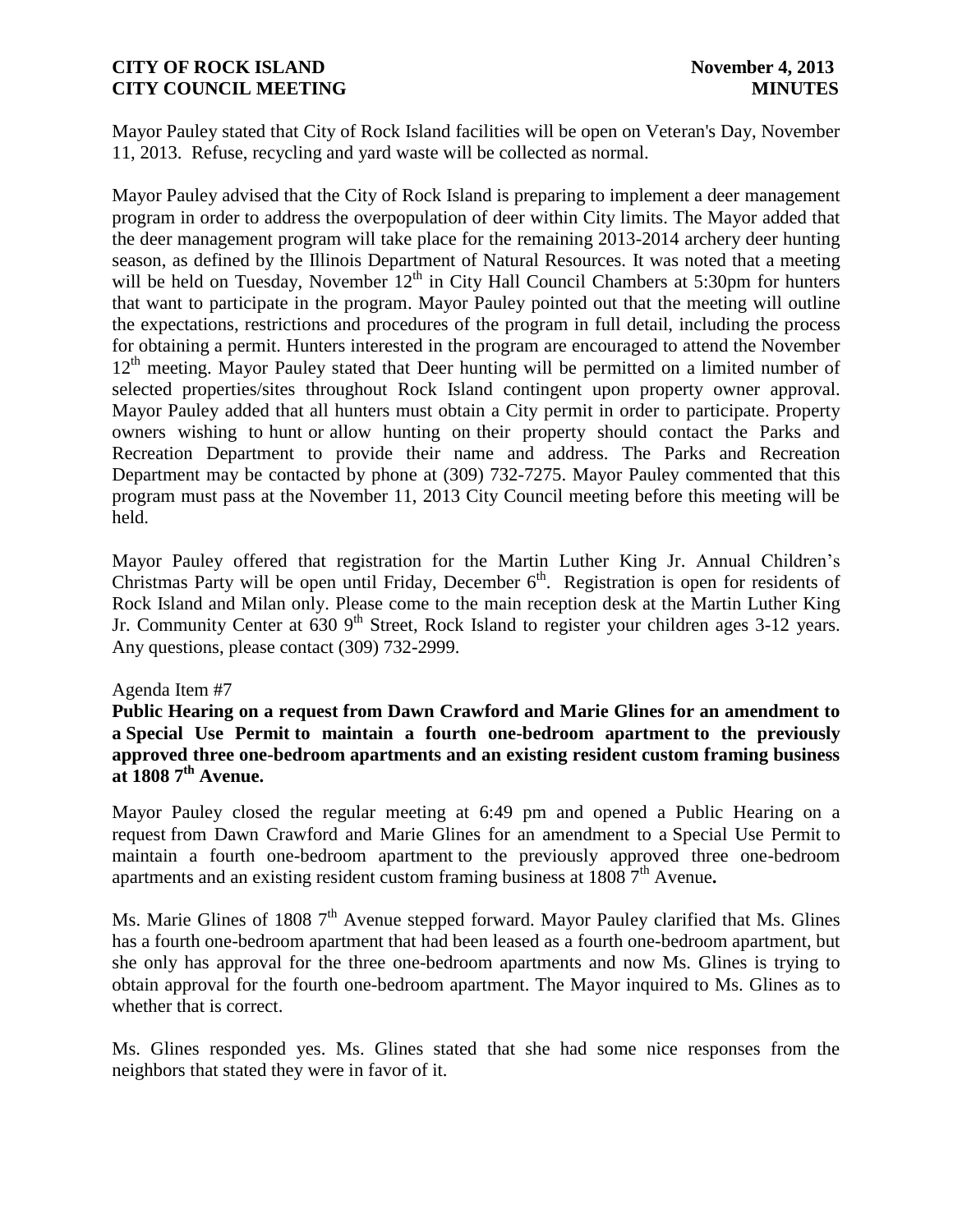Mayor Pauley inquired as to whether there was anyone who wished to speak in favor of the Special Use Permit. No one stepped forward.

Mayor Pauley then inquired as to whether there was anyone who wished to speak in opposition to the Special Use Permit. No one stepped forward.

With no person present to speak in favor of or in opposition to the Special Use Permit, Mayor Pauley closed the Public Hearing and reconvened the regular meeting at 6:51 pm.

It was moved by Alderman Murphy and seconded by Alderman Hotle to approve the amendment to the special use permit as recommended, subject to the stipulations that; a total of four onebedroom apartments be allowed; public events area (for meetings and gatherings) no longer shall be allowed; office use shall no longer be allowed; a minimum of nine off street parking spaces shall be provided; the property shall meet all applicable code requirements and refer to the City Attorney for an ordinance. The motion carried by the following Aye and No vote; those voting Aye being; Alderman Clark, Alderman Foley, Alderman Tollenaer, Alderman Hotle and Alderman Murphy; those voting No, none.

#### Agenda Item #8

**A Resolution approving an agreement with the City Manager and authorizing the Mayor to execute the contract documents.**

A motion was made by Alderman Murphy and seconded by Alderman Hotle to adopt the Resolution. The motion carried by the following Aye and No vote; those voting Aye being; Alderman Clark, Alderman Foley, Alderman Tollenaer, Alderman Hotle and Alderman Murphy; those voting No, none.

#### Agenda Item #9 **CLAIMS**

It was moved by Alderman Hotle and seconded by Alderman Clark to accept the following reports and authorize payments as recommended. The motion carried by the following Aye and No vote; those voting Aye being; Alderman Clark, Alderman Foley, Alderman Tollenaer, Alderman Hotle and Alderman Murphy; those voting No, none.

a. Report from the Human Resources Department regarding payment in the amount of \$1,075.00 to Nicholas Hoepfner for General Liability claim.

b. Report from the Human Resources Department regarding payment in the amount of \$3,784.95 to Kutsunis and Weng P.C. for legal services rendered for the month of October.

c. Report from the Human Resources Department regarding payment in the amount of \$7,438.29 to Pappas, Davidson, O'Connor and Fildes, P.C. for legal services rendered for the month of September.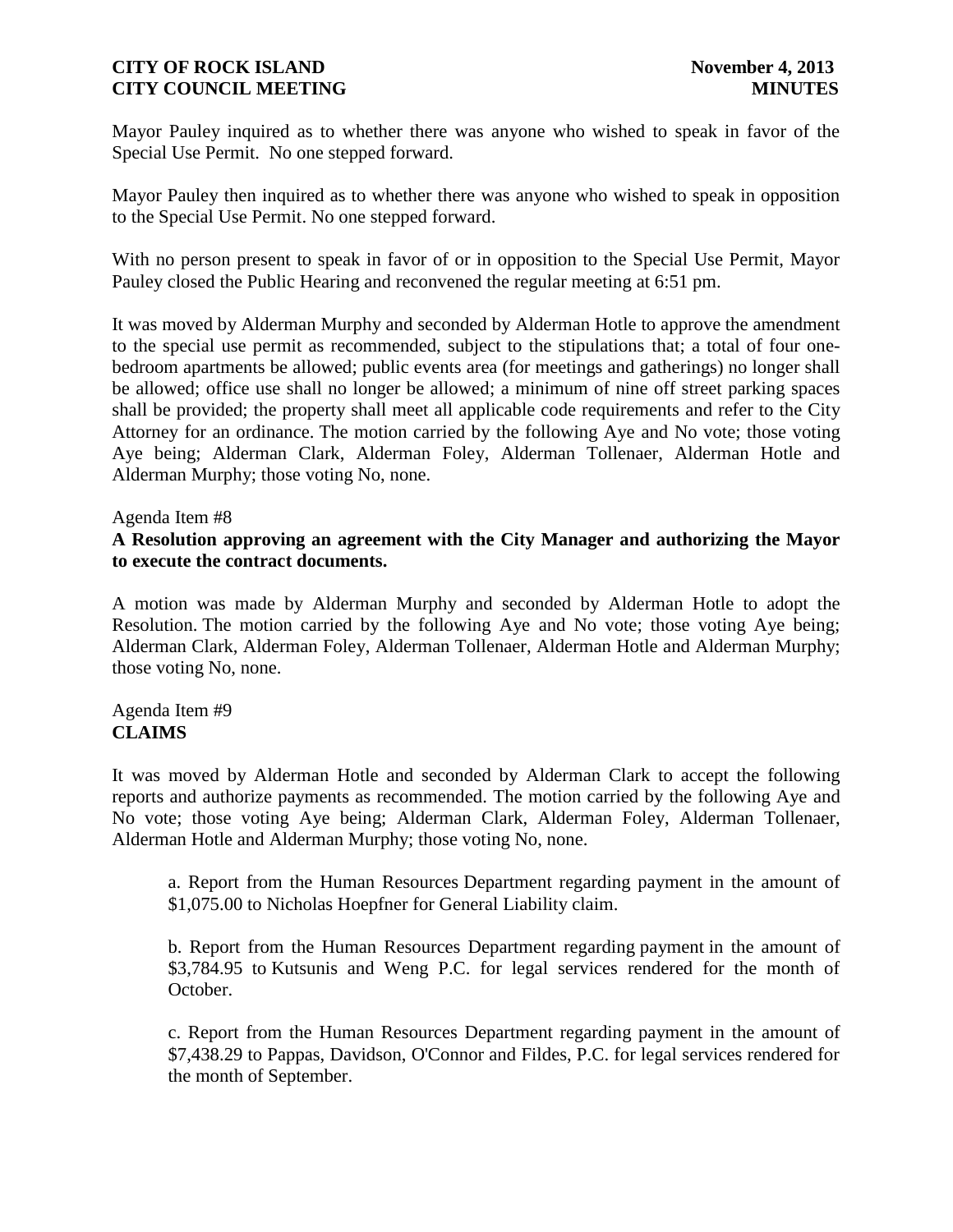d. Report from the Information Technology Department regarding payment in the amount of \$13,459.00 to System Innovators for the iNovah System annual update and support maintenance for the centralized cash receipting system.

e. Report from the Public Works Department regarding payment #2 in the amount of \$17,059.50 to Davenport Electric Contract Company for services provided for the Fiber Optic Phase 6 project.

f. Report from the Public Works Department regarding payment #1 in the amount of \$46,536.70 to Legacy Construction for services provided for the 2013 Storm Water Outfall Program project.

g. Report from the Public Works Department regarding payment #1 in the amount of \$133,640.14 to Langman Construction, Inc. for services provided for the  $20<sup>th</sup>$  Avenue Reconstruction:  $32<sup>nd</sup>$  Street to  $34<sup>th</sup>$  Street project.

h. Report from the Public Works Department regarding payment #1 in the amount of \$166,178.37 to SAK Construction for services provided for the 2013 Joint Sewer Lining Program project.

#### Agenda Item #10

# **Claims for the weeks of October 18 through October 24 in the amount of \$1,310,588.64 and October 25 through October 31 in the amount of \$548,209.19.**

Alderman Clark moved and Alderman Foley seconded to allow the claims. The motion carried by the following Aye and No vote; those voting Aye being; Alderman Clark, Alderman Foley, Alderman Tollenaer, Alderman Hotle and Alderman Murphy; those voting No, none.

# Agenda Item #11 **Payroll for the weeks of October 14 through October 27 in the amount of \$1,276,012.29.**

It was moved by Alderman Murphy and seconded by Alderman Foley to allow the payroll. The motion carried by the following Aye and No vote; those voting Aye being; Alderman Clark, Alderman Foley, Alderman Tollenaer, Alderman Hotle and Alderman Murphy; those voting No, none.

Agenda Item #12

# **Report from the Police Department regarding bids for a one year dry cleaning contract, recommending the bid be awarded to Burke Cleaners in the amount of \$6,601.00.**

Alderman Foley moved and Alderman Clark seconded to award the bid as recommended and authorize the City Manager to execute the contract documents. The motion carried by the following Aye and No vote; those voting Aye being; Alderman Clark, Alderman Foley, Alderman Tollenaer, Alderman Hotle and Alderman Murphy; those voting No, none.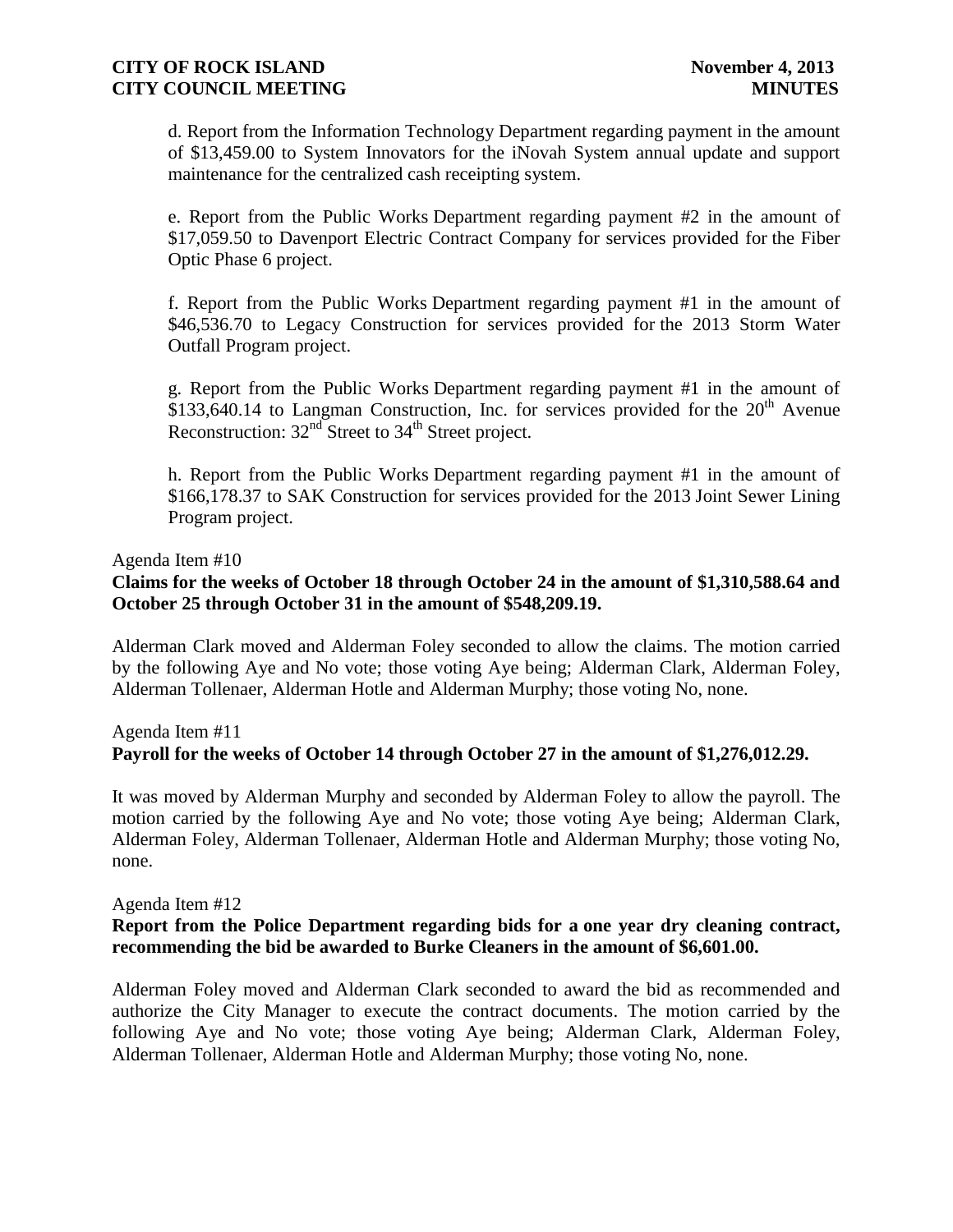#### Agenda Item #13

**Report from the Community and Economic Development Department regarding an agreement with Shive-Hattery in the amount of \$27,200.00 plus any reimbursable expenses up to \$300.00 for alley design services for the alley between 18th and 19th Street bounded by 1 st and 2nd Avenue.** 

It was moved by Alderman Murphy and seconded by Alderman Tollenaer to approve the agreement as recommended and authorize the City Manager to execute the contract documents. The motion carried by the following Aye and No vote; those voting Aye being; Alderman Clark, Alderman Foley, Alderman Tollenaer, Alderman Hotle and Alderman Murphy; those voting No, none.

#### Agenda Item #14

**Report from the Community and Economic Development Department regarding an agreement with Shive-Hattery in the amount of \$51,800.00 plus any reimbursable expenses up to \$500.00 for the Plaza stage replacement.**

Alderman Tollenaer moved and Alderman Clark seconded to approve the agreement as recommended, allow for minor attorney modifications and authorize the City Manager to execute the contract documents.

Discussion followed. Alderman Hotle inquired upon Community and Economic Development Director Jeff Eder to explain the details of this item.

Mr. Eder advised that the business owners brought to his attention that they needed an improved stage to be more competitive in regards to events. Mr. Eder stated that the stage was originally designed more as a shelter and not designed for its current uses. Mr. Eder added that the stage surface is not level anymore; it is starting to become unsafe. Mr. Eder commented that there is another big tear in the roof so the canopy will have to be replaced next year. Mr. Eder advised that action needs to be taken if the City wants to continue to have activities in the downtown. Mr. Eder explained that the design components would begin now and over the wintertime to be in the position to reconstruct the stage next summer. Mr. Eder further discussed this item.

Alderman Hotle had concerns in regards to stage reconstruction during the summer months.

Mr. Eder stated that reconstruction would be planned around the downtown events and staff will work with the business owners to find out when the best time will be to construct that stage. Mr. Eder further discussed the reconstruction component.

Alderman Murphy inquired upon Community and Economic Development Director Jeff Eder to discuss the alley project (Agenda Item #13) that was just approved.

Mr. Eder advised that currently, there are a couple of issues with that alley. Mr. Eder stated that the pavement is in fairly good shape, but there is a drainage problem back there from the roof drains and there is a sump pump that discharges, so in the wintertime, there is a large buildup of ice. Mr. Eder advised that this alley gets a lot of pedestrian traffic as well as vehicular traffic. Mr.